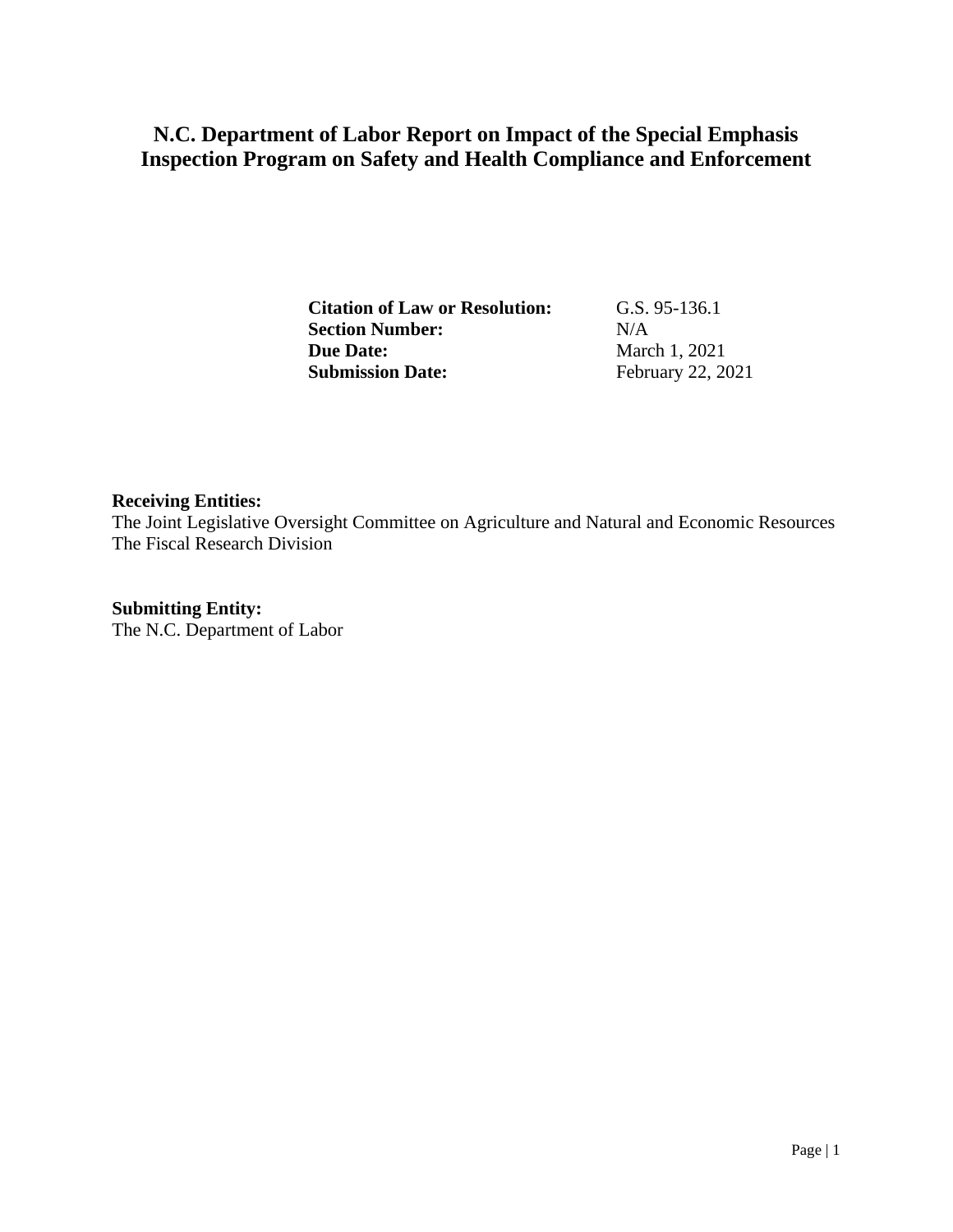# **Impact of the Special Emphasis Inspection Program on Safety and Health Compliance and Enforcement**

# **North Carolina Department of Labor Occupational Safety and Health Division**

**Federal Fiscal Year 2020**

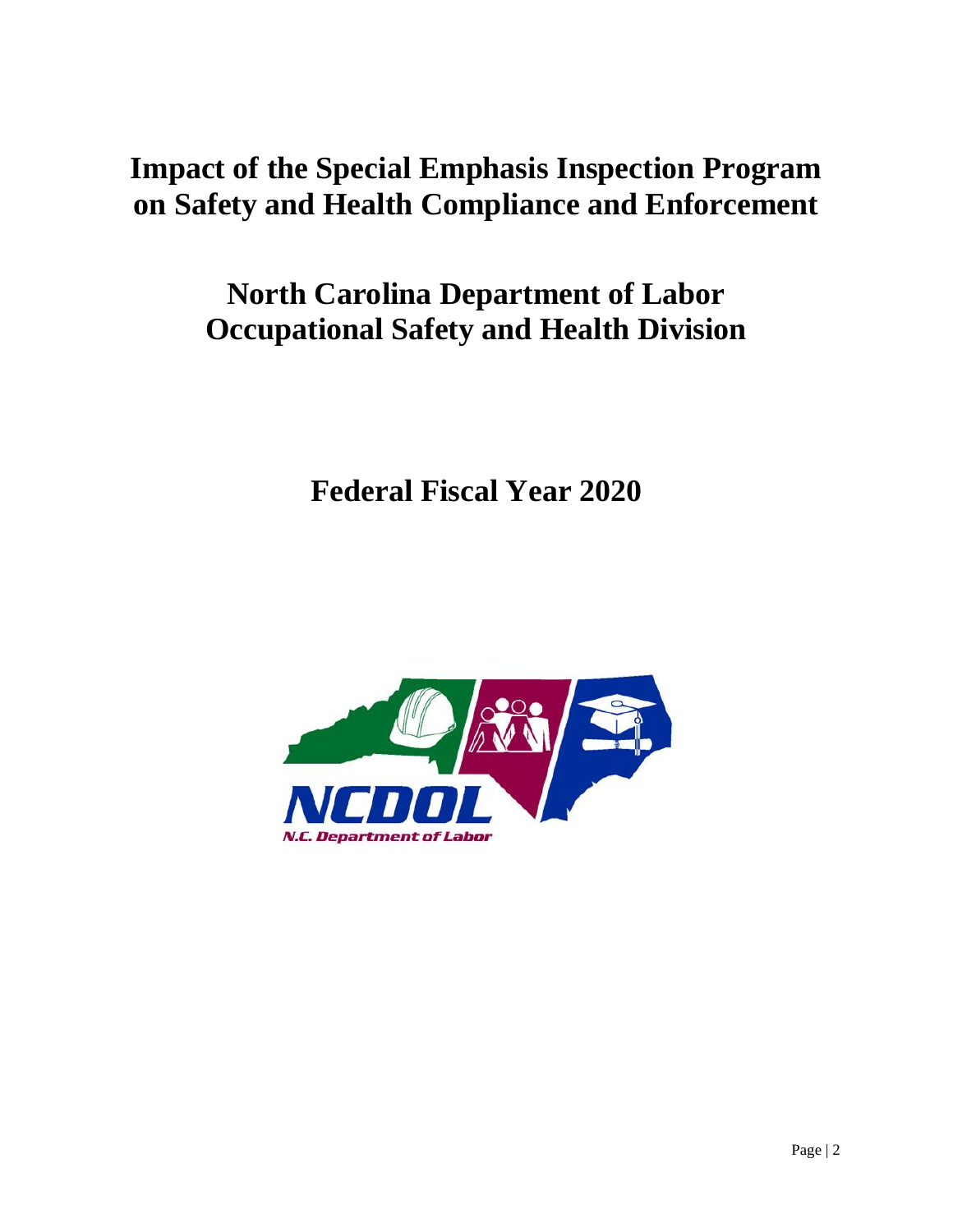# **Introduction**

Pursuant to NCGS 95-136.1, the N.C. Department of Labor (NCDOL) submits the following annual report on the impact of the department's Special Emphasis Inspection Program (SEP) on employee safety and health compliance and enforcement.

To determine which specific industries and employers will be targeted for the SEP, the NCDOL uses multiple resources. Some industries designated as SEP's were initiated by the federal Occupational Safety and Health Administration (OSHA) and are generated by high injury and illness rates or fatality rates on a national level. Most industries and specific employers though are selected for the SEP at the state level and are created during the strategic planning process. The decision to include an industry is based on a review of injury, illness and fatality data, and employment levels. Generally, industries with the highest employment levels and the highest injury and illness rates are selected as an SEP.

The NCDOL strategic planning process occurs on a five-year cycle, but SEP industries are evaluated annually. The NCDOL also annually reviews the plan to ensure that industry activity goals are met. The department is currently operating under a strategic plan cycle that became effective October 1, 2018 and concludes September 30, 2023. The data in this report reflects the strategic plan cycle that ran from October 1, 2019 through September 30, 2020.

The FY 2019-2023 Strategic Management Plan includes two primary outcome goals:

- Reduce the rate of workplace fatalities by 2%
- Reduce the rate of all workplace injuries and illnesses by 5%

The areas of emphasis included in the FY 2019-2023 Strategic Management Plan include:

- Construction Industry Fatality Reduction
- Logging and Arboriculture Fatality Reduction
- Grocery and Related Product Merchant Wholesalers Injury Reduction
- **Long Term Care Injury Reduction**
- Exposures for Specific Health Hazards
- Food Manufacturing Injury Reduction
- Amputations Reduction

During the strategic planning process, outcome and activity goals are set for each industry. This report includes each industry's goal and the associated actual results. Baseline fatality rates were calculated by finding the average number of fatalities during an established period of time for the construction and logging and arboriculture industries. Baseline rates for Days Away, Restricted, or Transfer (DART) were also calculated based on the average of previous years' DART rates.

COVID-19 significantly impacted NC employers, employees, and fatalities in several SEP areas in FY 2020. The COVID-19 pandemic also had a significant impact on previously planned OSH Division SEP activities. It was necessary to reallocate a significant amount of resources in all OSH Division bureaus in order to address COVID-19 related hazards in the NC workplaces and meet the demand for employer/employee assistance. Activity goals were revised downward in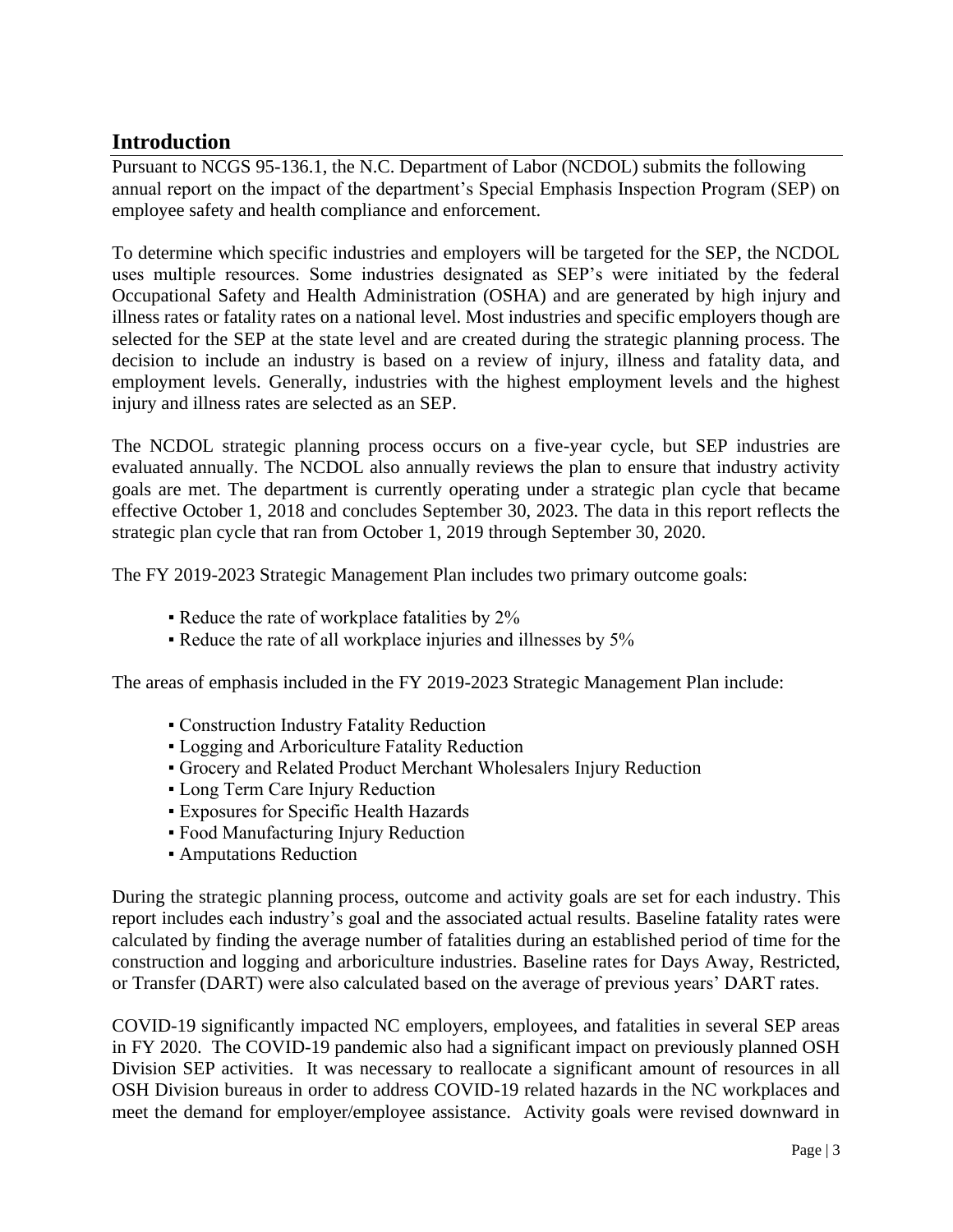many special emphasis areas to focus division efforts on addressing COVID-19 concerns. The reallocation of resources resulted in fewer SEP activities in FY 2020 compared to those occurring in previous years.

North Carolina continues to utilize a combination of compliance, consultation, and training as an effective approach toward reducing injury, illness, and fatality rates among all industries and employers. The success of this approach is evidenced by the state's total recordable case rate of 2.5 and a DART rate of 1.3 for CY 2019, both of which reflect lower rates than the previous year.

### **Impact of the Special Emphasis Inspection Program (SEP) On Safety and Health Compliance and Enforcement FY 2019-2023**

**1.1 Reduce Construction Industry Fatality Rate Statewide by 2% by the end of FY 2023** Great safety and health strides have been made in the construction industry. The total number of 73 construction fatalities, which occurred during the baseline period of FY 2013 – FY 2017, indicated that this industry was still a leader in workplace deaths that could have a significant impact on the state's overall outcome goal of reducing the rate of workplace fatalities. In FY 2020, the total number of fatalities increased from eighteen to twenty-six and the fatality rate also increased.

#### **Outcome**

|            | 2018 | 2019 | 2020 | 2021 | 2022 |
|------------|------|------|------|------|------|
| Fatalities | 24   | 18   | 26   |      |      |
| Rate       | 0110 | 0078 | 0113 |      |      |
| Hispanic   | 10   |      | 10   |      |      |

|              | 2019  | 2020  | 2021 | 2022 | 2023 |
|--------------|-------|-------|------|------|------|
| Inspections  | 1,531 | 1,193 |      |      |      |
| Goals        | 1,000 | 1,050 |      |      |      |
| Consultation | 497   | 394   |      |      |      |
| Goals        | 200   | 250   |      |      |      |
| Trained*     | 2,293 | 1,346 |      |      |      |
| Goals*       | 2,500 | 1,750 |      |      |      |

# **Activity in Emphasis Counties**

\*Includes all persons trained in the construction industry.

# **1.2 Decrease Fatality Rate in Logging and Arboriculture Activity (NAICS 56173 and 11331) by 2% by the end of FY 2023**

North Carolina has had success in the past reducing the number of logging and arboriculture fatalities. Experience has shown that a reduction in Occupational Safety and Health (OSH) activity can translate into an increase in the number of injuries and fatalities in this industry. The first state SEP for logging was initiated in FY 1994 in response to 13 logging fatalities in FY 1993. There was a total of six fatalities in FY 2019 and six in FY 2020.

#### **Outcome**

|            | 2018 | 2019  | 2020 | 2021 | 2022 |
|------------|------|-------|------|------|------|
| Fatalities | ب    |       |      |      |      |
| Rate       | 0166 | .0156 | 0159 |      |      |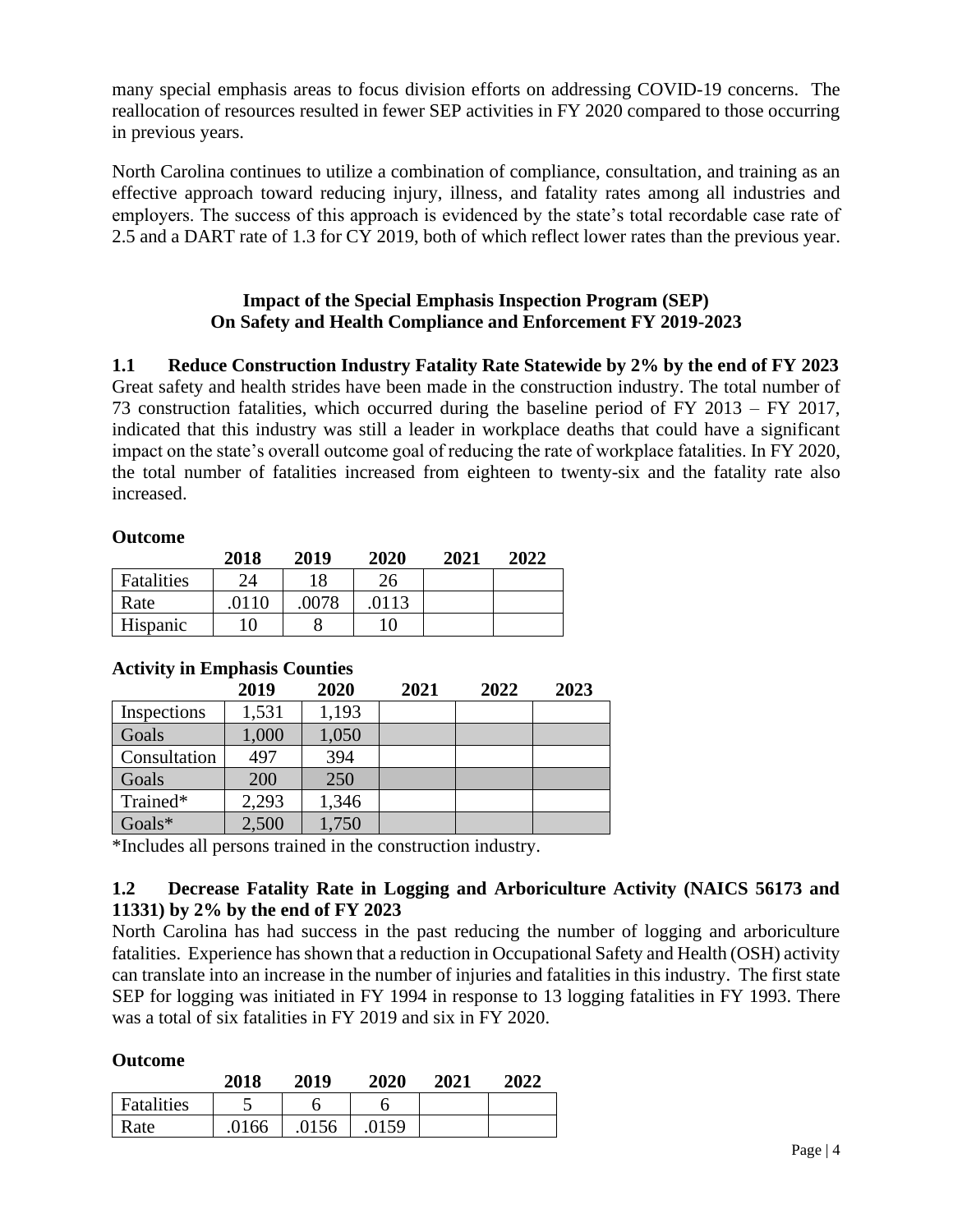| - -- · -- <u>.</u> , | ----- <del>----</del> -<br>2019 | 2020 | 2021 | 2022 | 2023 |
|----------------------|---------------------------------|------|------|------|------|
| Inspections          | 39                              | 28   |      |      |      |
| Goals                | 60                              | 30   |      |      |      |
| Consultation         | 28                              | 21   |      |      |      |
| Goals                |                                 | 13   |      |      |      |
| Trained              | 382                             | 65   |      |      |      |
| Goals                |                                 | 75   |      |      |      |

## **Activity in Logging and Arboriculture Industry**

#### **2.1 Reduce the Injury and Illness Rate in Grocery and Related Product Wholesalers (NAICS 4244) by 2% by the end of FY 2023**

The state's strategic planning process includes statistical analysis to determine which industry groups have high injury and illness rates that could affect the state's goal of reducing the overall injury and illness rate. The baseline rate for grocery and related product wholesalers is 3.5, which is more than the most recent overall DART rate of 1.3. For this reason, this industry remains as an area of emphasis in the current Strategic Management Plan.

#### **Outcome**

|           | 2018 | 2019 | 2020 | <b>2021</b> | 2022 |
|-----------|------|------|------|-------------|------|
| DART Rate |      | ن. ر |      |             |      |

#### **Activity in Grocery and Related Product Wholesalers**

|              | 2019 | 2020 | 2021 | 2022 | 2023 |
|--------------|------|------|------|------|------|
| Inspections  | 23   | 15   |      |      |      |
| Goals        | 20   | 14   |      |      |      |
| Consultation |      |      |      |      |      |
| Goals        |      |      |      |      |      |
| Trained      |      | 23   |      |      |      |
| Goals        |      |      |      |      |      |

#### **2.2 Reduce the Days Away, Restricted, or Transferred (DART) Rate in Long-Term Care (LTC) Facilities by 5% by the end of FY 2023**

While some progress has been made in this industry group, the baseline rate of 3.9 is still more than the overall DART rate of 1.3.

#### **Outcome**

|              | 2018 | 2019 | <b>2020</b> | 2021 | 2022 |
|--------------|------|------|-------------|------|------|
| DART<br>Rate | ن. ب |      |             |      |      |

#### **Activity in Long-Term Care**

|             | 2019 | 2020     | 2021 | 2022 | 2023 |
|-------------|------|----------|------|------|------|
| Inspections | 58   | າດ<br>20 |      |      |      |
| Goals       | ŦΟ   | 7Ο       |      |      |      |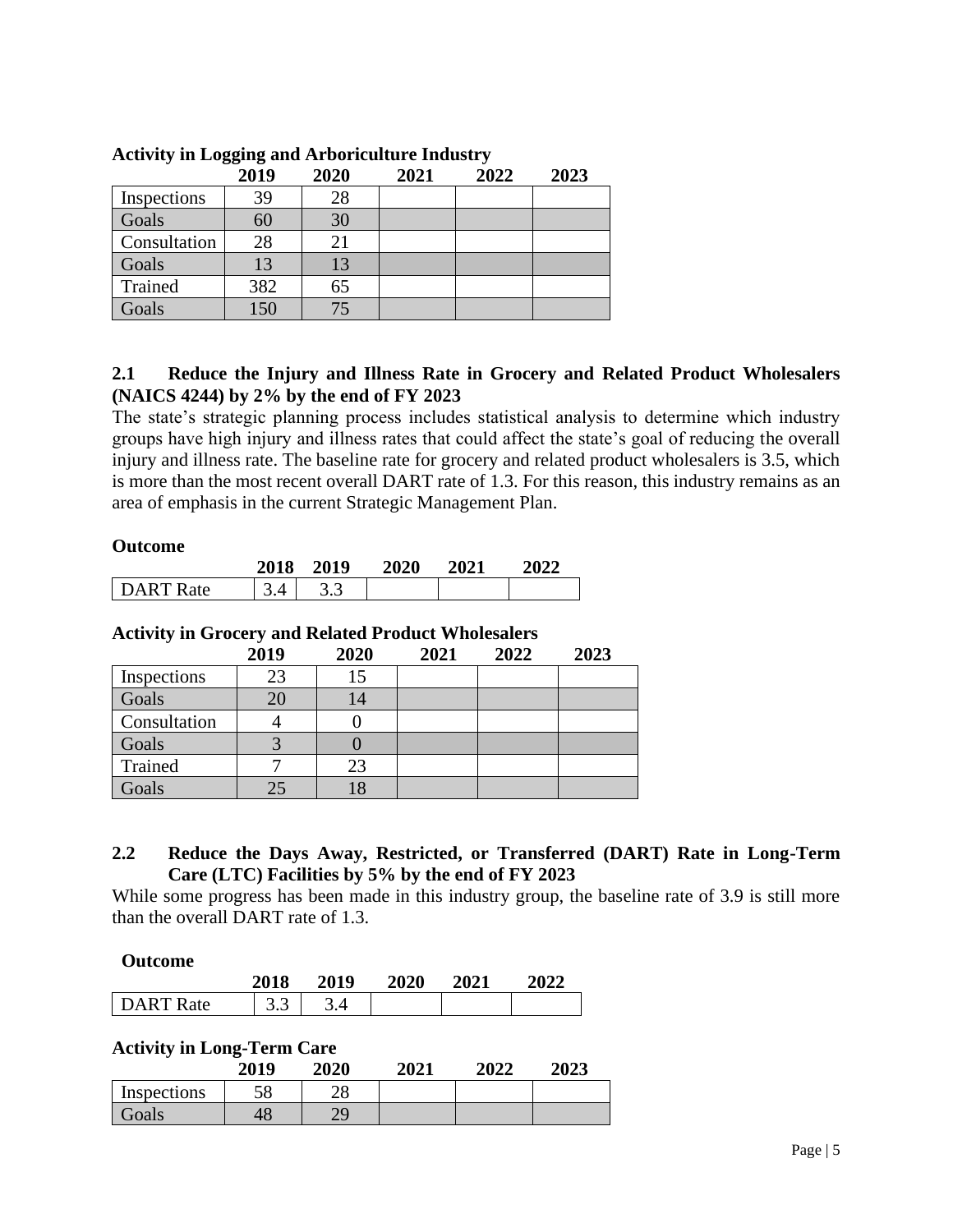| Consultation | 66 |  |  |
|--------------|----|--|--|
| Goals        |    |  |  |
| Trained      |    |  |  |
| Goals        |    |  |  |

**2.3 Conduct Emphasis Inspections, Training, and Consultation Activity in Establishments Where Employees Might be Exposed to Health Hazards Such as Lead, Silica, Asbestos, Hexavalent Chromium, and Isocyanates**

North Carolina has established the health hazards special emphasis program to address health hazards in the workplace, including lead, silica, asbestos, hexavalent chromium, and isocyanates. A reduction in illnesses relating to the emphasis health hazards could have an effect in the primary outcome goal of reducing the overall injury and illness rate during the five-year cycle of the Strategic Plan.

# **Activity for Selected Health Hazards**

|              | 2019 | 2020 | 2021 | 2022 | 2023 |
|--------------|------|------|------|------|------|
| Inspections  | 145  | 86   |      |      |      |
| Goals        | 100  | 90   |      |      |      |
| Consultation | 255  | 169  |      |      |      |
| Goals        | 200  | 135  |      |      |      |
| Trained      | 795  | 238  |      |      |      |
| Goals        | 400  | 280  |      |      |      |

## **2.4 Reduce the Injury and Illness Rate (DART) in Establishments in Food Manufacturing (NAICS 311) by 5% by the end of FY 2023**

The strategic planning process is intended to allocate limited resources in those areas of emphasis with above average injury and illness rates to impact the overall state injury and illness rate. The food manufacturing DART rate for North Carolina was more than the North Carolina average for all industries including state and local government. For this reason, food manufacturing remains in the current Strategic Management Plan.

#### **Outcome**

|           | 2018 | 2019     | 2020 | <b>2021</b> | 2022 |
|-----------|------|----------|------|-------------|------|
| DART Rate | –. – | <u>.</u> |      |             |      |

# **Activity in Food Manufacturing**

|              | 2019 | 2020 | 2021 | 2022 | 2023 |
|--------------|------|------|------|------|------|
| Inspections  | 42   | 41   |      |      |      |
| Goals        | 40   | 40   |      |      |      |
| Consultation | 28   | 16   |      |      |      |
| Goals        | .2   | !2   |      |      |      |
| Trained      | 14   | 23   |      |      |      |
| Goals        |      | 25   |      |      |      |

# **2.5 Reduce the Number of Amputations Statewide by 10% by the end of FY 2023**

A review of the annual number of amputations reported to NCDOL as required by 29 CFR 1904.39 revealed an increase in incidents where at least a portion of a single digit had been amputated. The Amputations SEP was added to the Strategic Management Plan, with FY 2019 designated as a planning year.